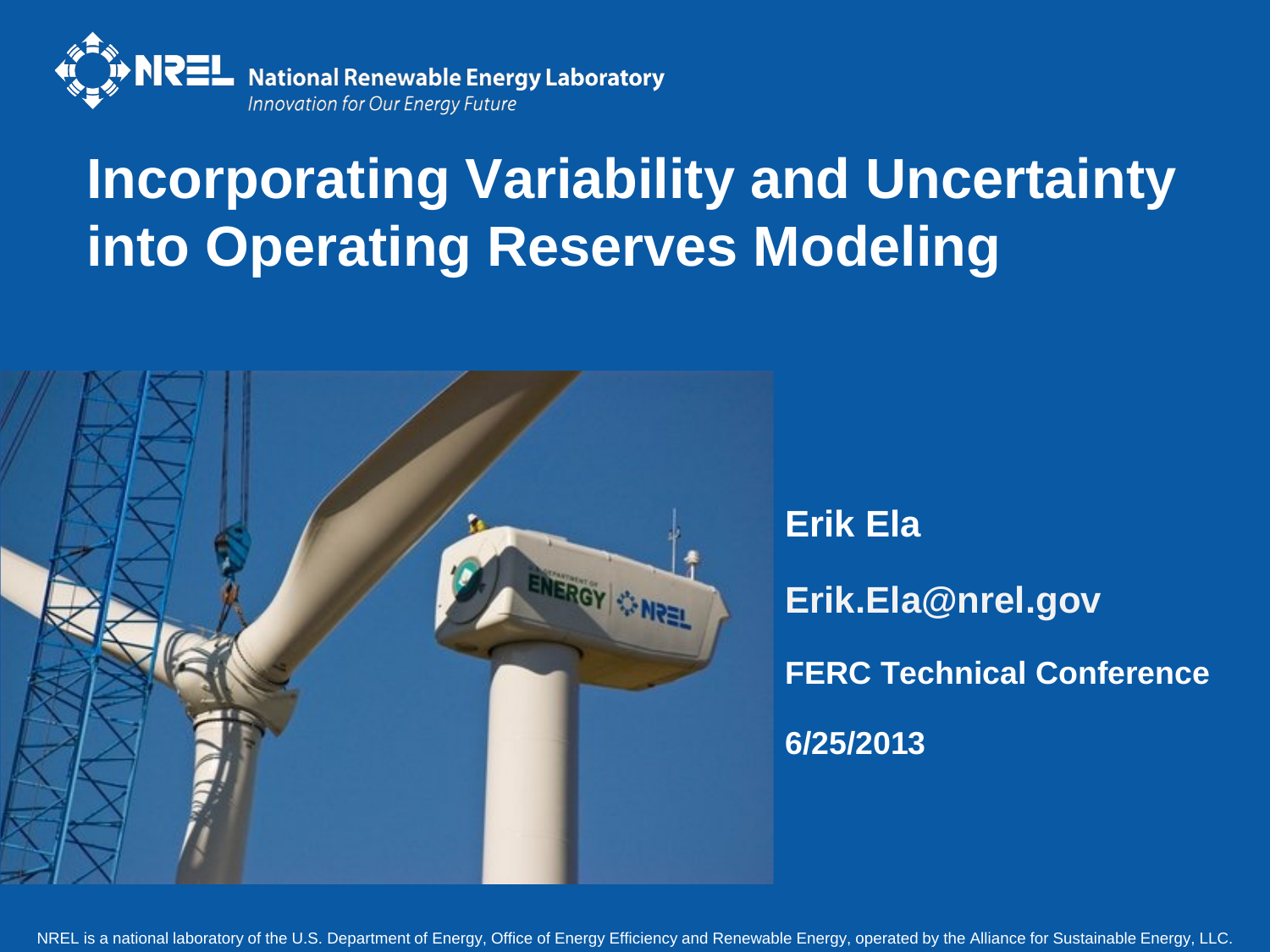### **NREL Studies**

- Reserve Requirement Method Determination: The WECC Operating Committee, along with member support from the Variable Generation Subcommittee (VGS), has created the Operating Reserve Task Force (ORTF)
	- The task force is looking at comparing reliability and costs metrics of using different reserve requirement methods with different penetrations of VG
- **Innovative Electricity Market Design: Evaluating** current energy, capacity, and ancillary service market designs to look at ways to incentivize increased flexibility from the supplier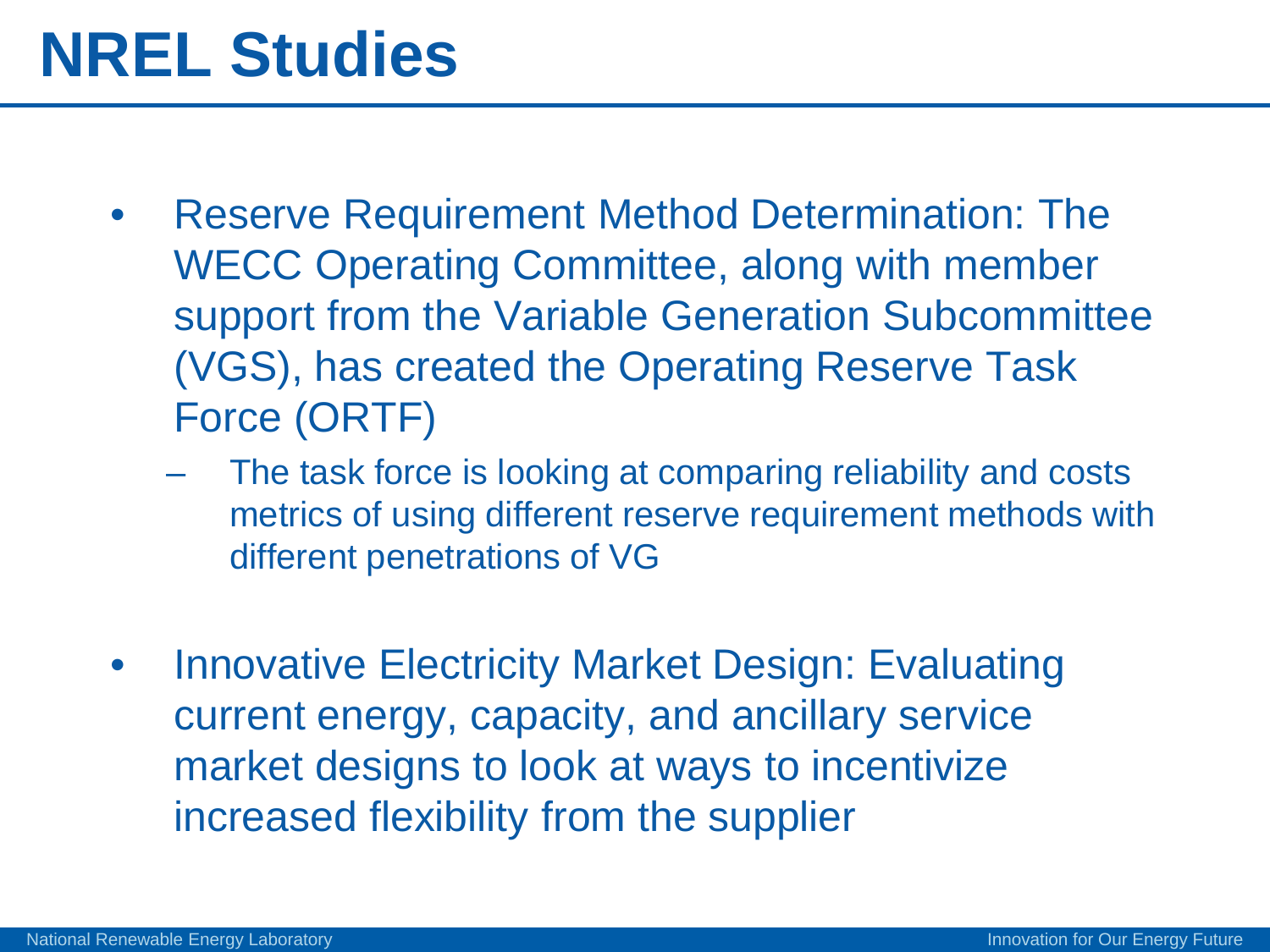### **Practical Definitions**

- **Operating Reserves**: Capacity above or below that which is scheduled for expected average demand and used within some time frame to maintain the active power balance of the system during operations
	- Upward and downward response at all time scales
- For multitude of reasons:
	- Maintain frequency at nominal level (60 Hz in U.S.)
	- Reduce Area Control Error (ACE) to zero
	- Assist neighboring balancing authority
	- Reduce over flow of transmission lines and transformers
	- Better economically prepare for variability and uncertainty
- Reactive Power Reserves: Reactive Power capacity to facilitate voltage control (*not discussed here*)
- Planning Reserves: Long term installed capacity to ensure system adequacy (*not discussed here*)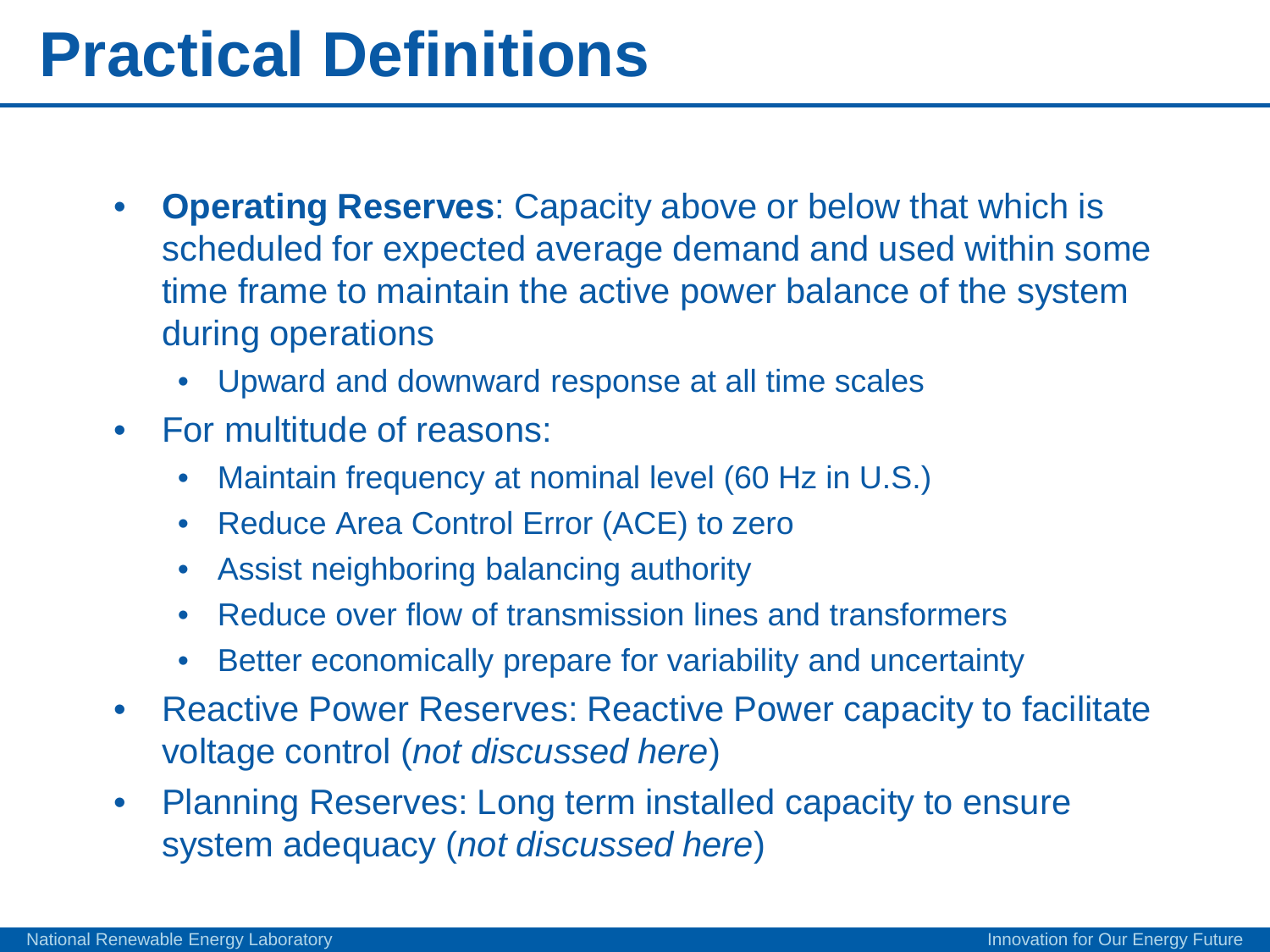# **Modeling Definitions**



E. Ela, M. Milligan, and B. Kirby, *Operating Reserves and Variable Generation,* Technical Report, NREL/TP-5500-51978, Aug. 2011.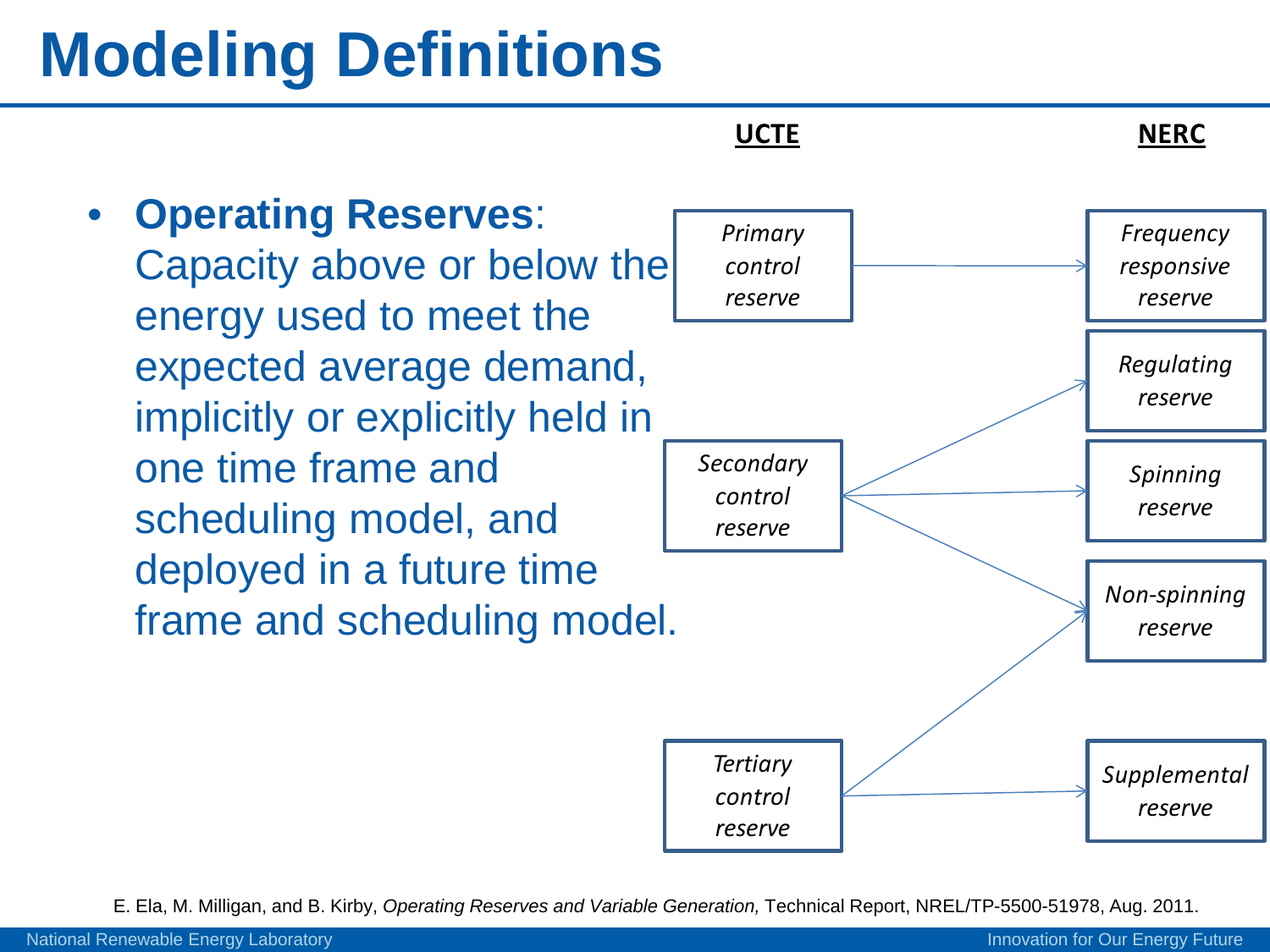### **Operating Reserve Categorization**

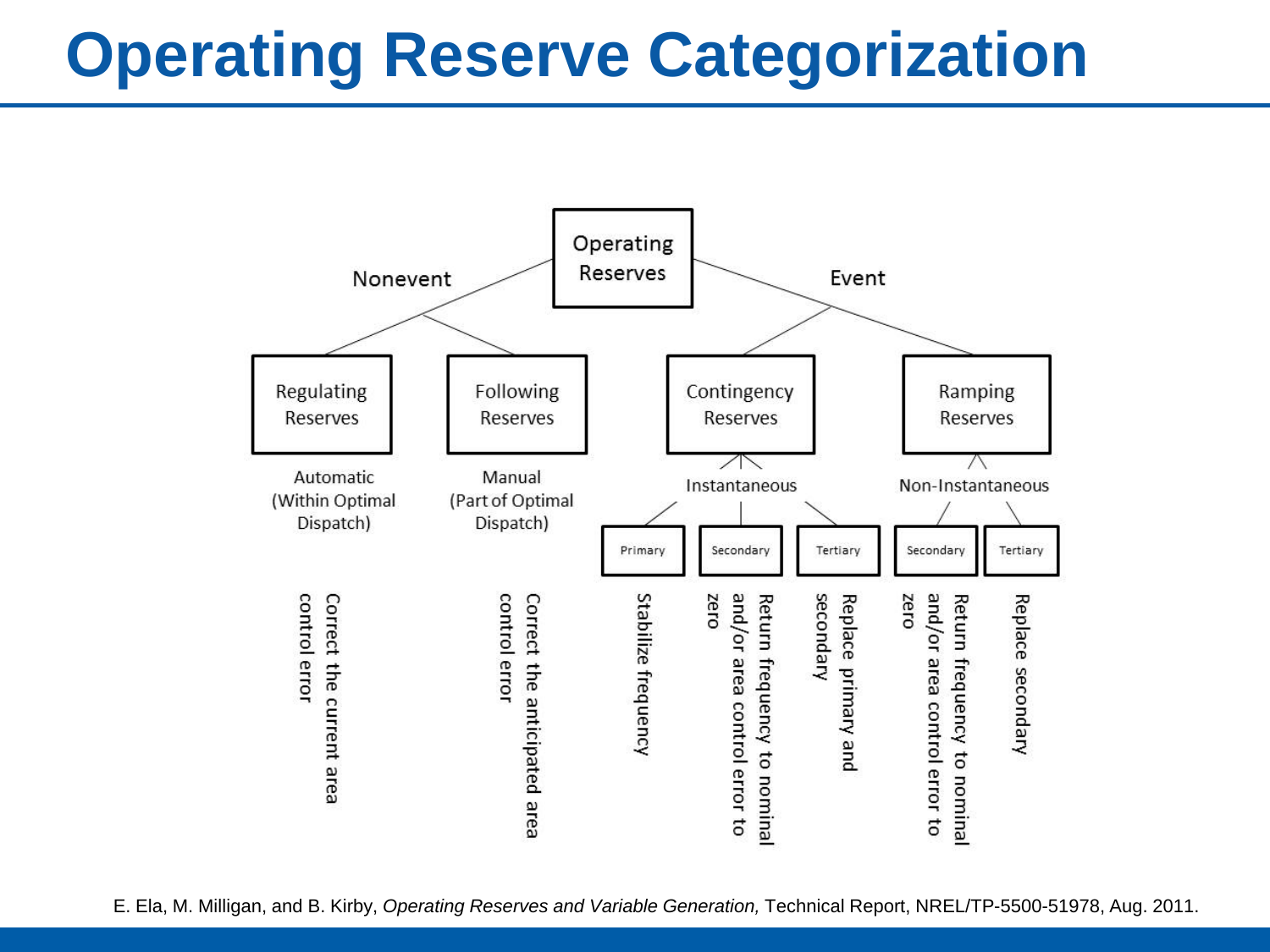1. Hold now to meet the **variability** that occurs **faster** than the **current** scheduled time interval.



#### Examples:

- Regulation (NERC/FERC) capacity held in hourly DASCUC, and 5-min RTSCED to be deployed in 4 second AGC
- Flexible ramp constraint (CAISO) capacity held in 15 minute RTPD to be deployed in 5-minute RTD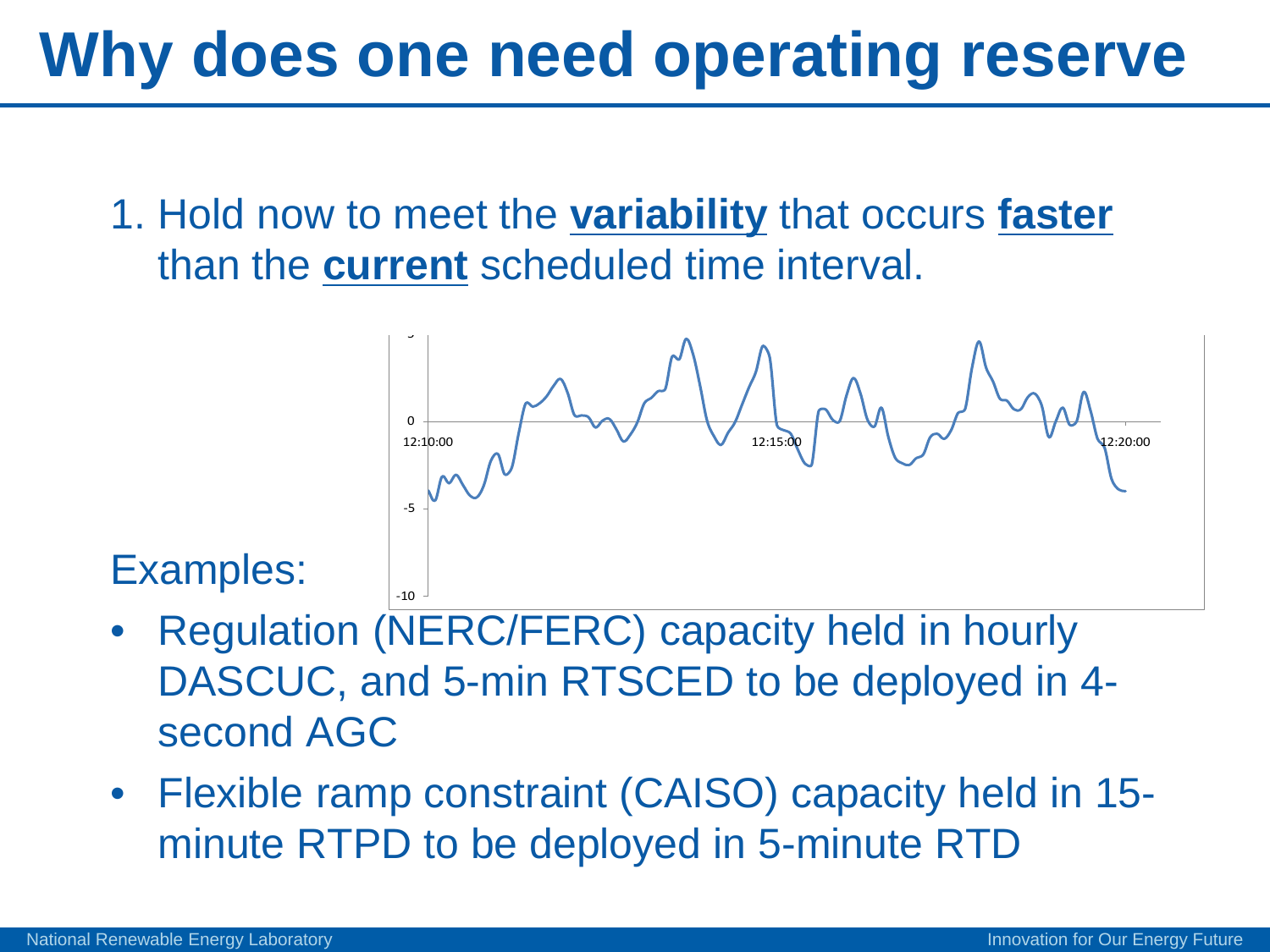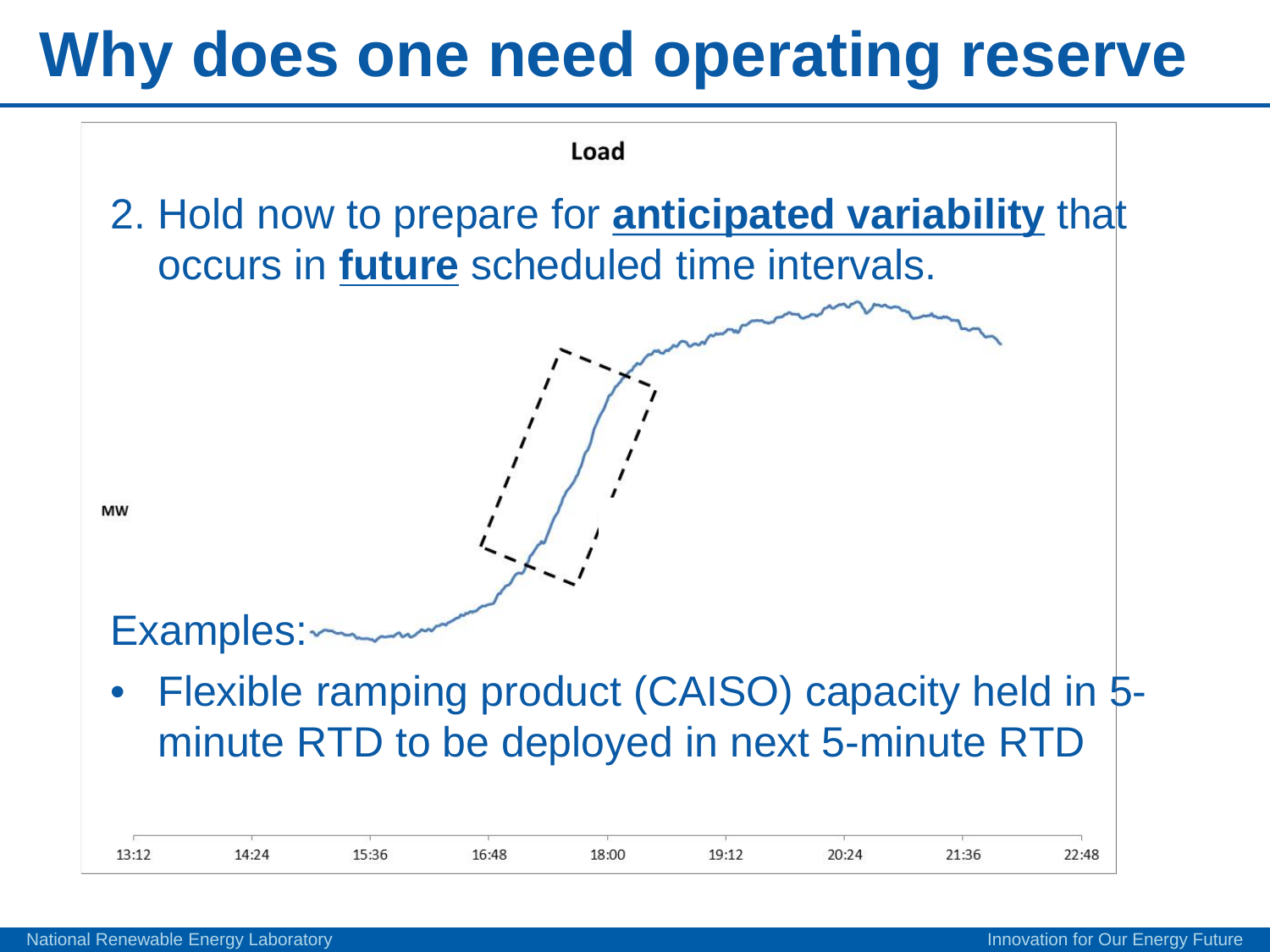3. Hold now to prepare for **uncertain outcomes** that occur in **current or future** scheduled time intervals.



- Contingency reserve held in all normal scheduling models and deployed in reserve pick ups due to uncertain contingencies
- (everything else)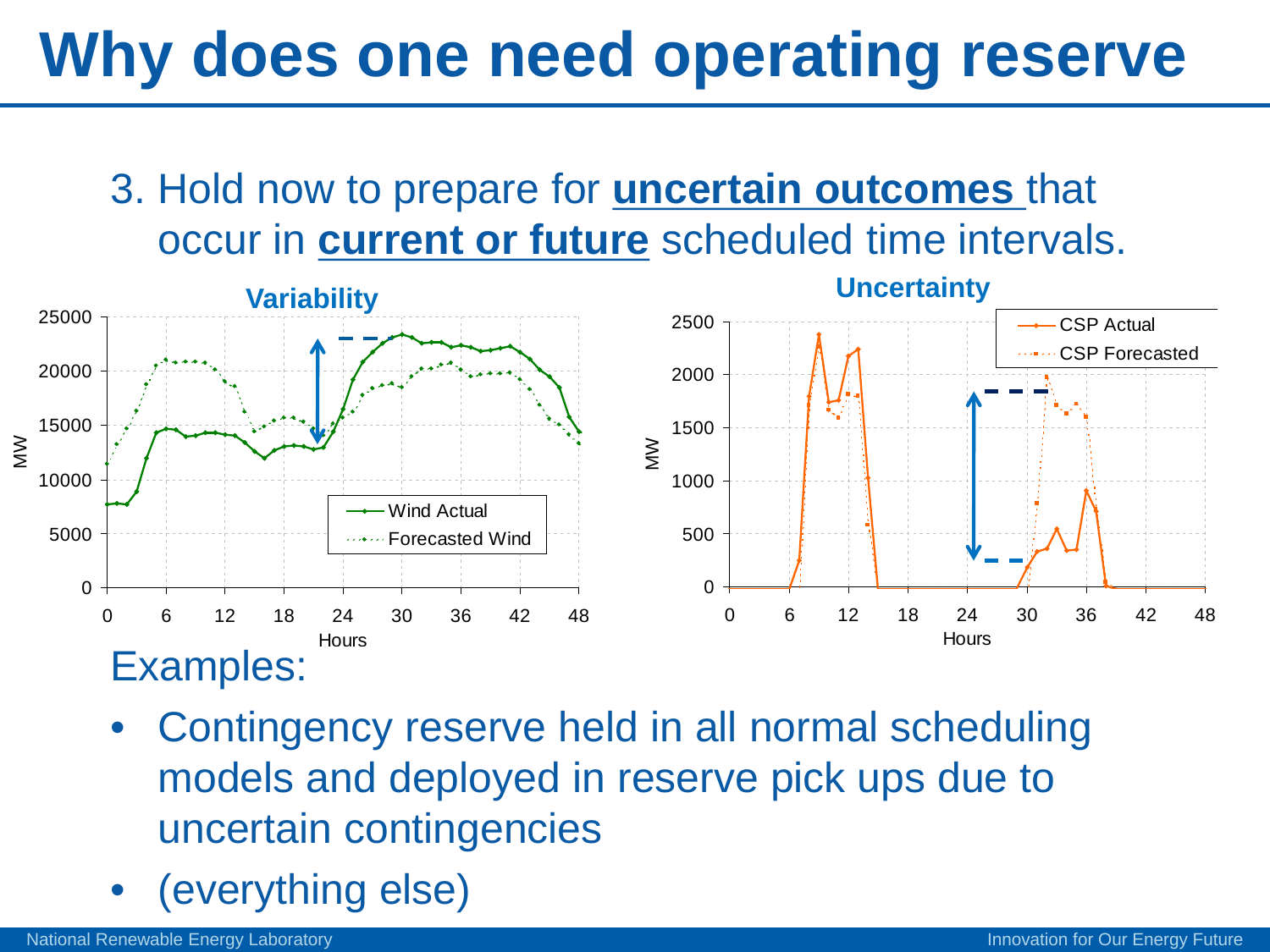### **Regulation Reserve**

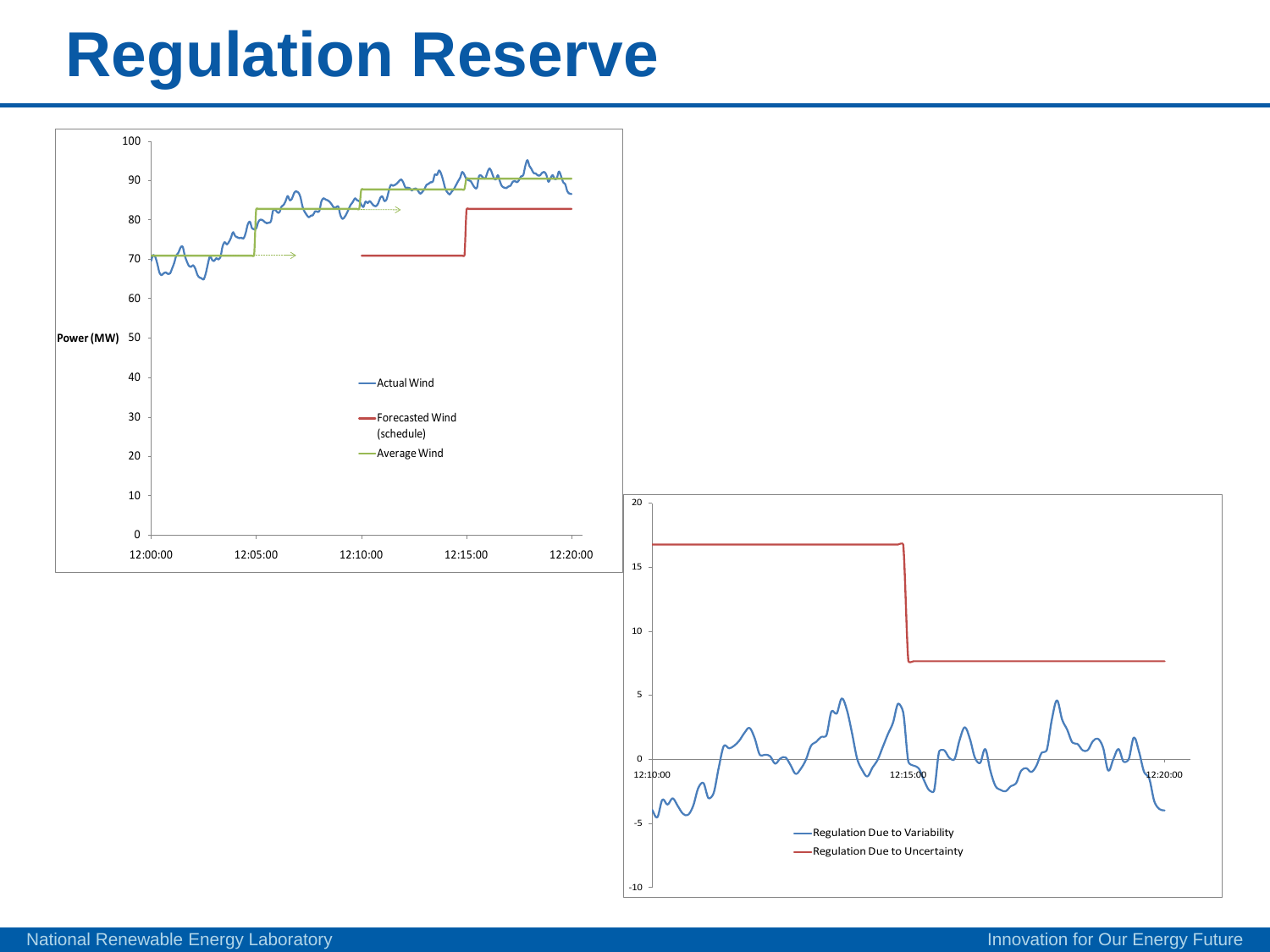- 1. Hold now to meet the upcoming **variability** that occurs **faster** than the **current** scheduled time interval
- 2. Hold now to prepare for **anticipated variability** that occurs in **future** scheduled time intervals
- 3. Hold now to prepare for **uncertain outcomes** that occur in **current or future** scheduled time intervals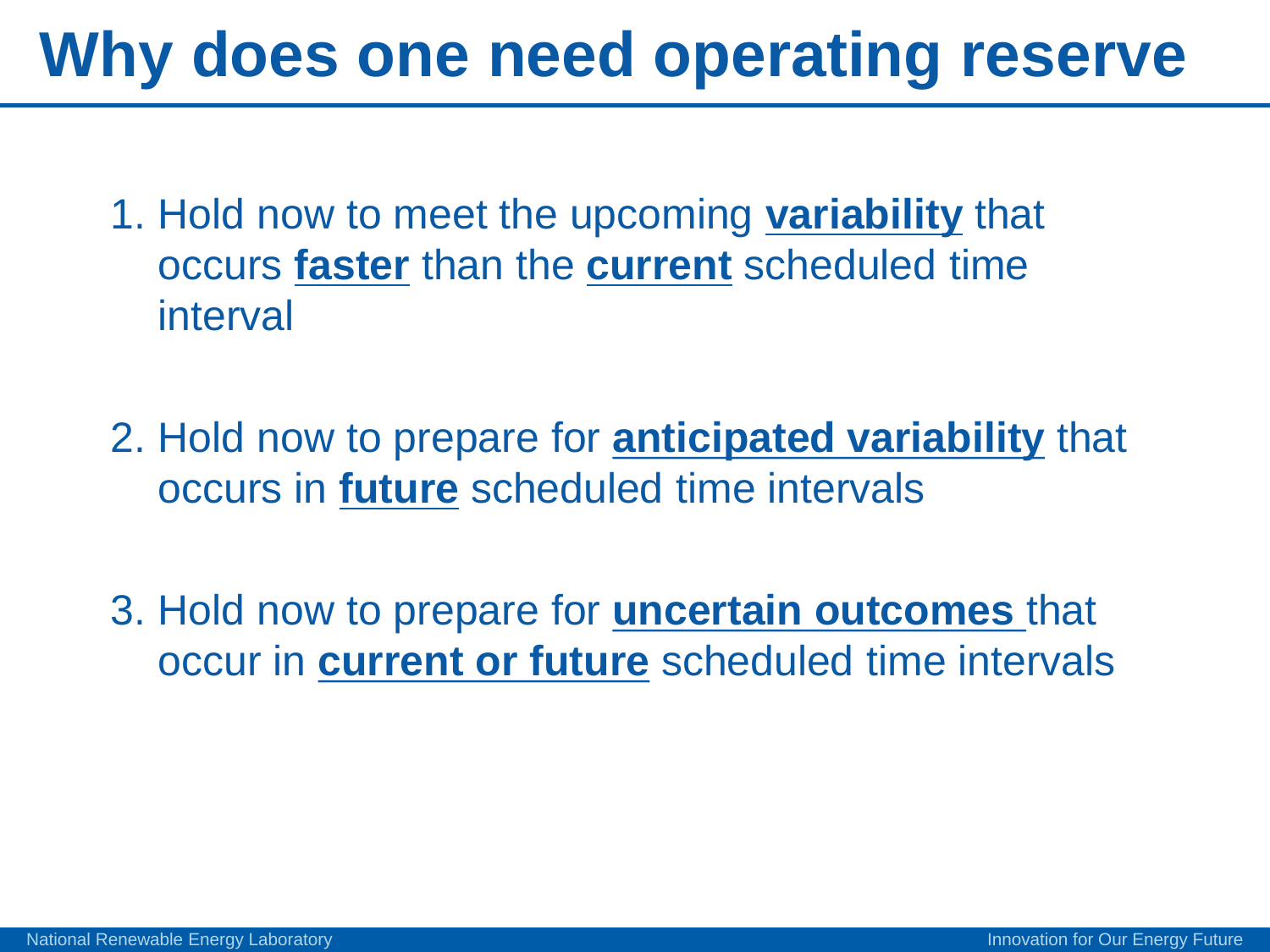## **Explicit vs. Implicit**

- 1. Hold now to meet the upcoming **variability** that occurs **faster** than the **current** scheduled time interval
	- A. Reserve constraint vs. faster scheduling time resolution
- 2. Hold now to prepare for **anticipated variability** that occurs in **future** scheduled time intervals
	- A. Reserve constraint vs. multi-period optimization and longer horizons
- 3. Hold now to prepare for **uncertain outcomes** that occur in **current or future** scheduled time intervals
	- A. Reserve constraint vs. scheduling toward multiple scenarios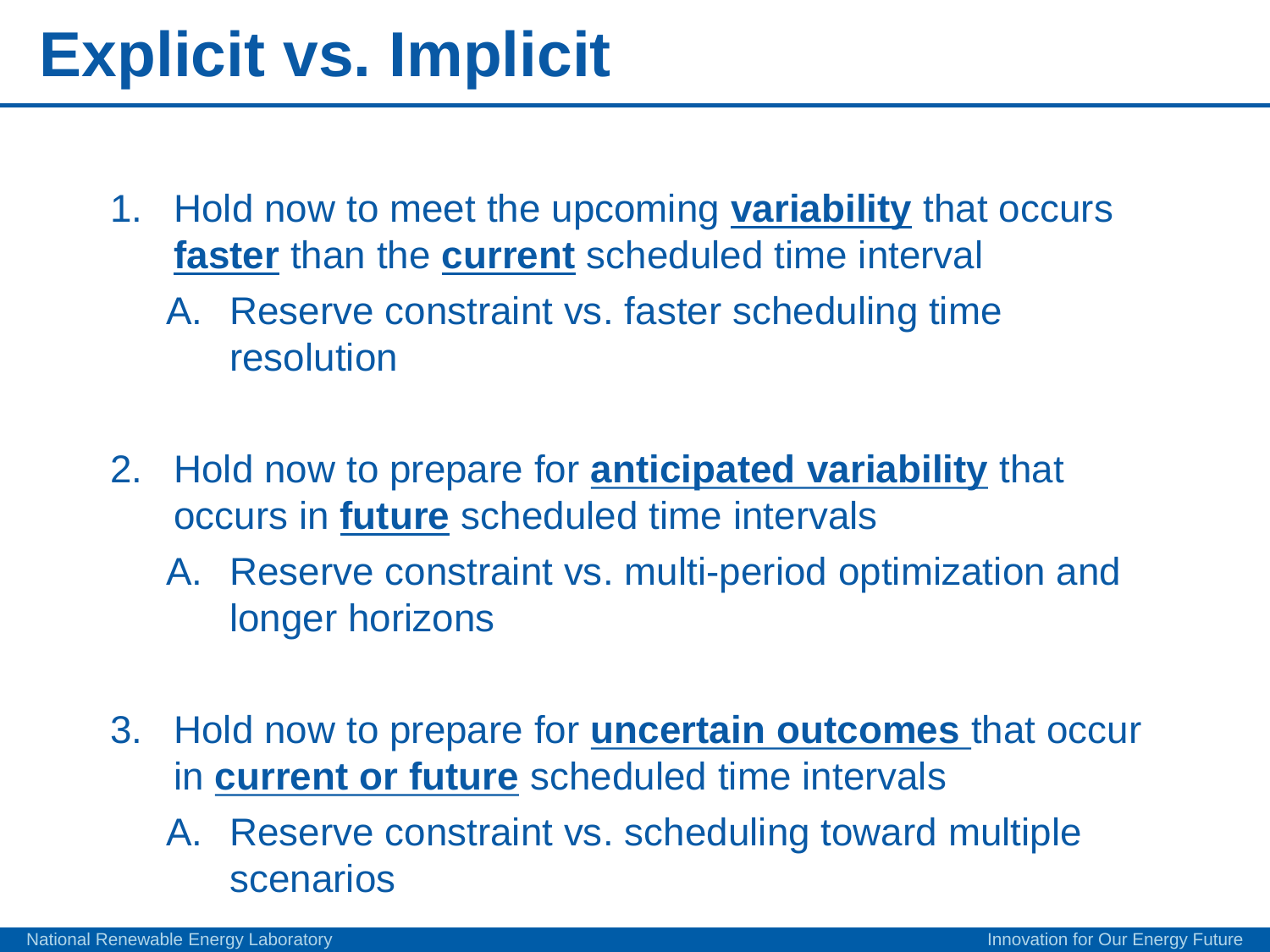### **Explicit vs. Implicit**

- When the market clearing engine has the following:
	- Time resolution that approaches 0
	- Time horizon that approaches ∞
	- Number of scenarios that are modeled approaches  $\infty$
- Then there are no explicit operating reserve **requirements**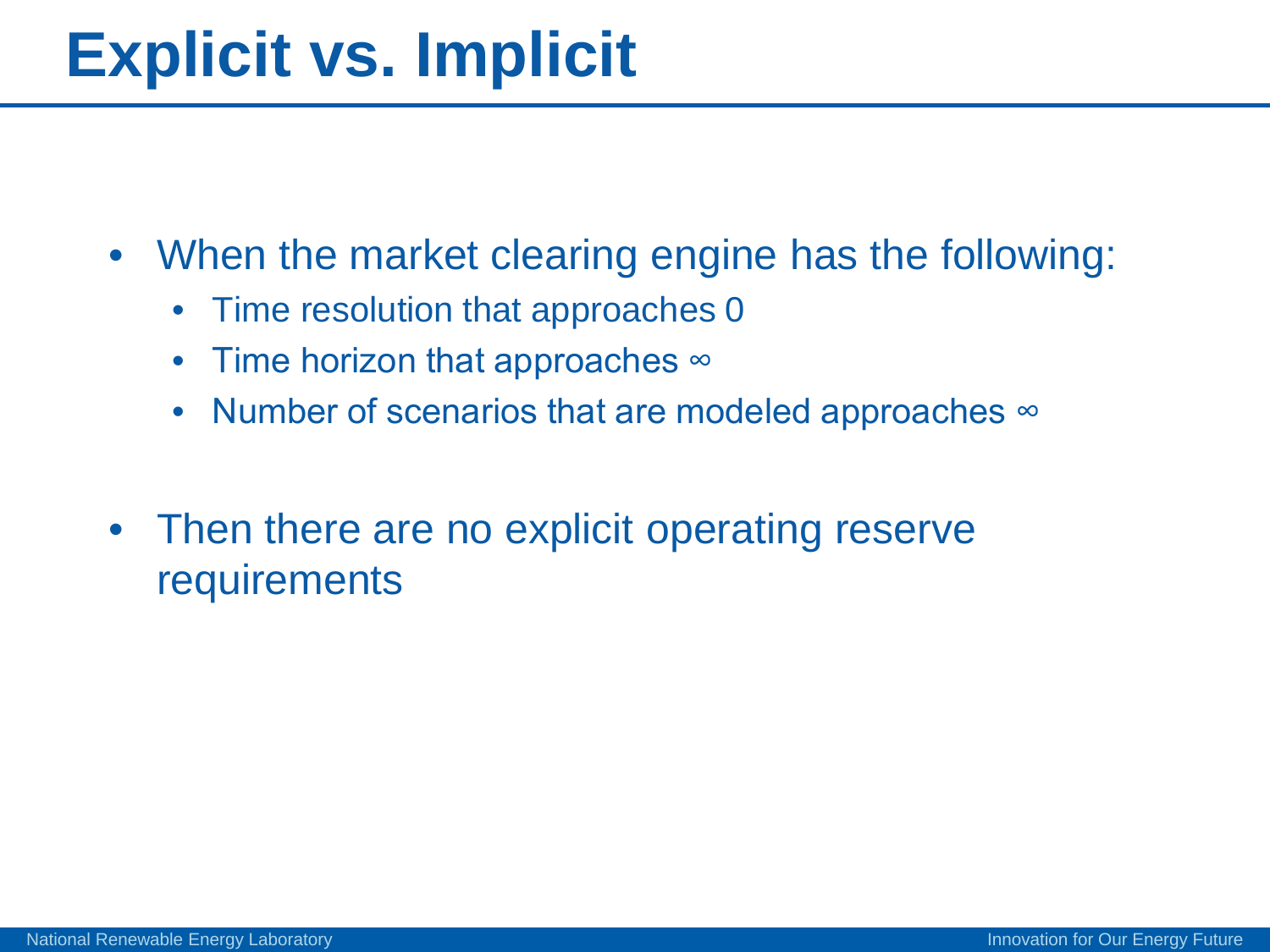## **Explicit vs. Implicit**

- If done correctly, the implicit model for all three reserve needs is more efficient and more reliable than the explicit reserve constraint model, but…
- It has greater computational difficulties
- It requires more data, which is often unavailable and sometimes unattainable
- It requires more complicated pricing
	- i.e., there is no longer the reserve constraint dual variable
- If the needs and costs are correctly included, explicit reserve requirements can get us very close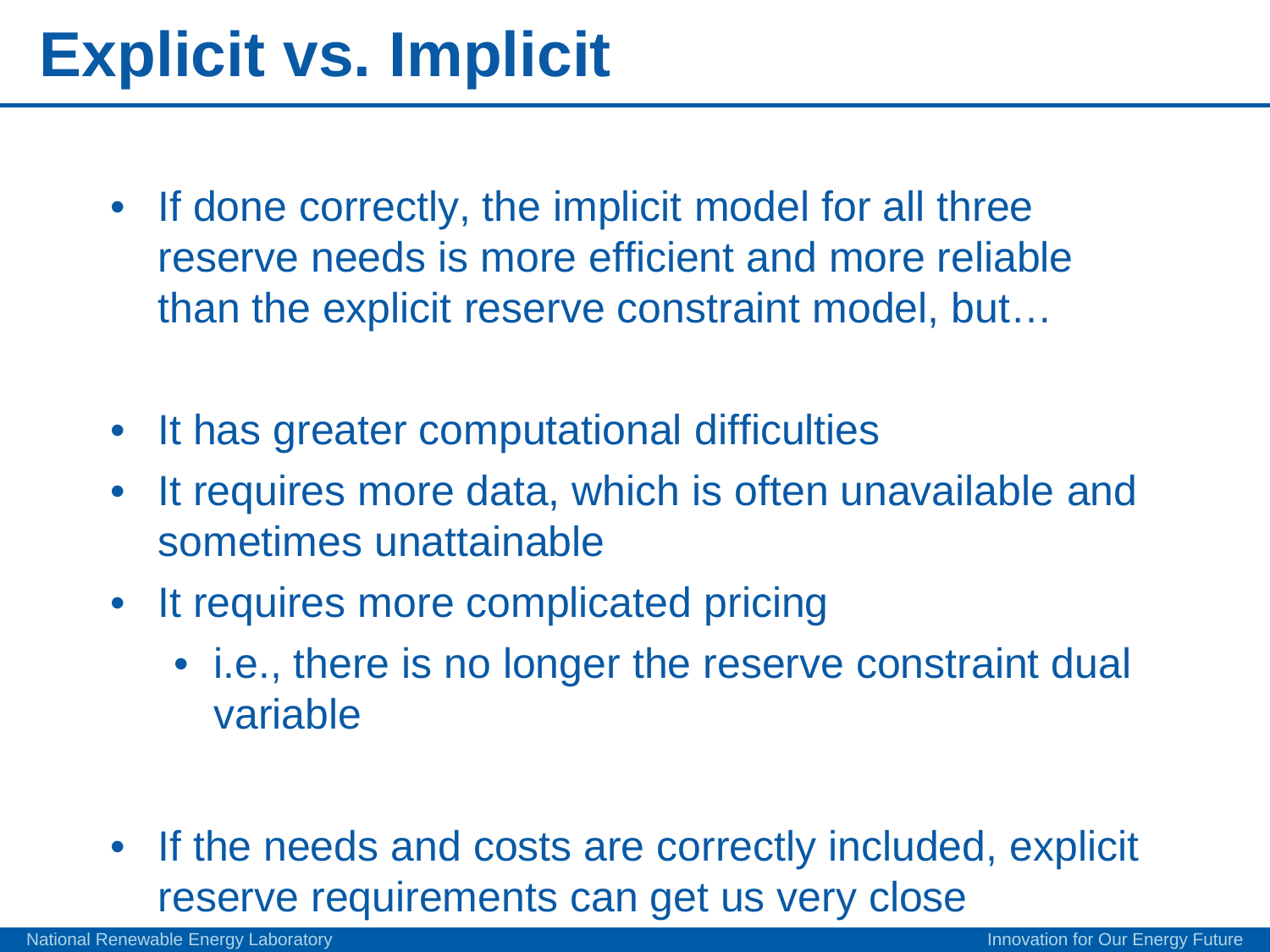"Build what's most efficient and reliable first, then worry about how to create the markets and incentives to get it."

- FERC Software Conference 2013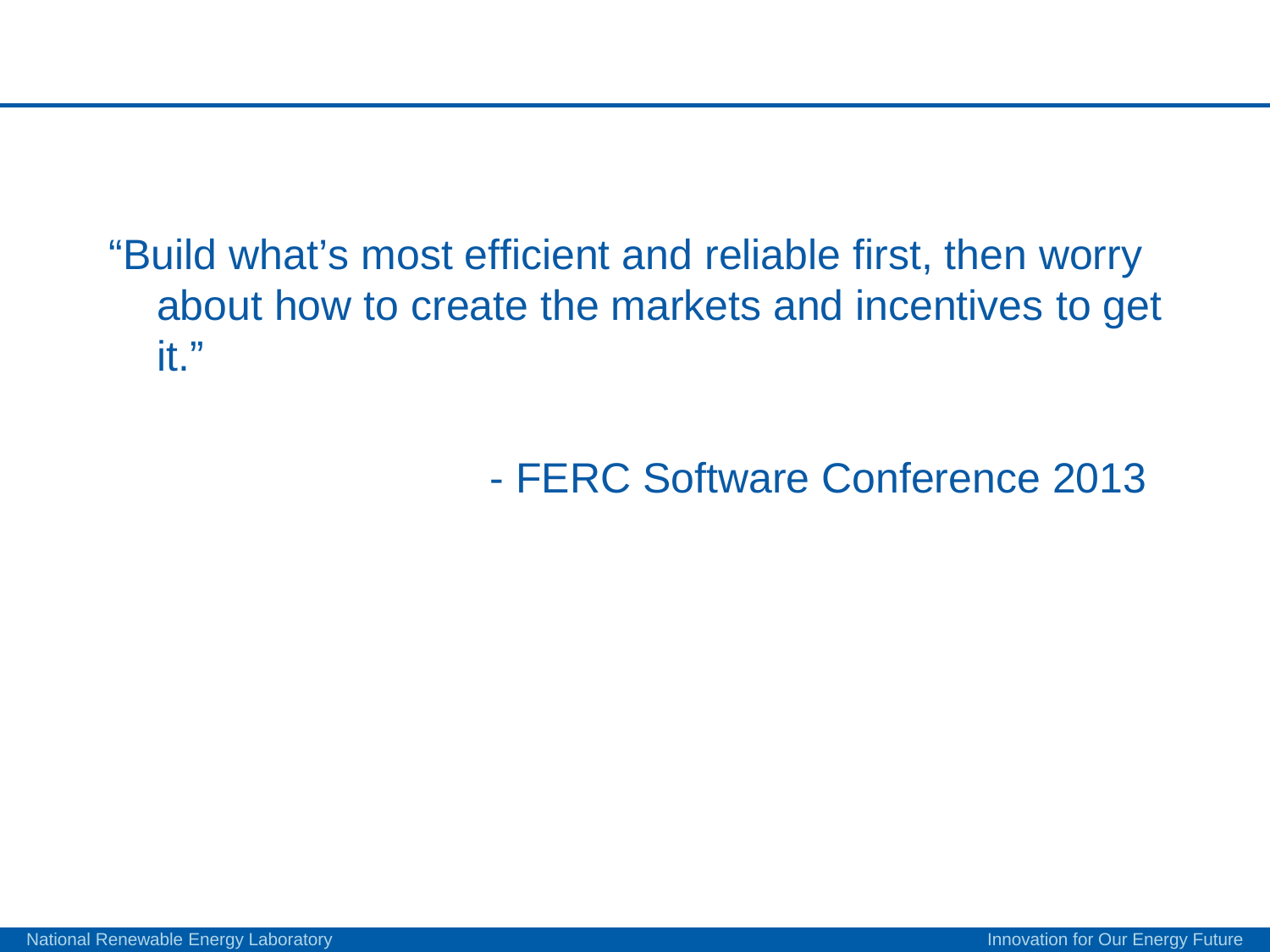## **Objectives**

- If possible, model implicitly for better efficiency/reliability
- 5-minute SCED and multi-period SCED and SCUC is now the norm in every ISO
- **Goal 1**: See what other forms of variability and uncertainty can be modeled implicitly in the market clearing engine
- **Goal 2**: See how pricing and incentives can follow the implicit model
- **Goal 3**: Where implicit modeling is not possible, determine the appropriate explicit reserve requirement need and costs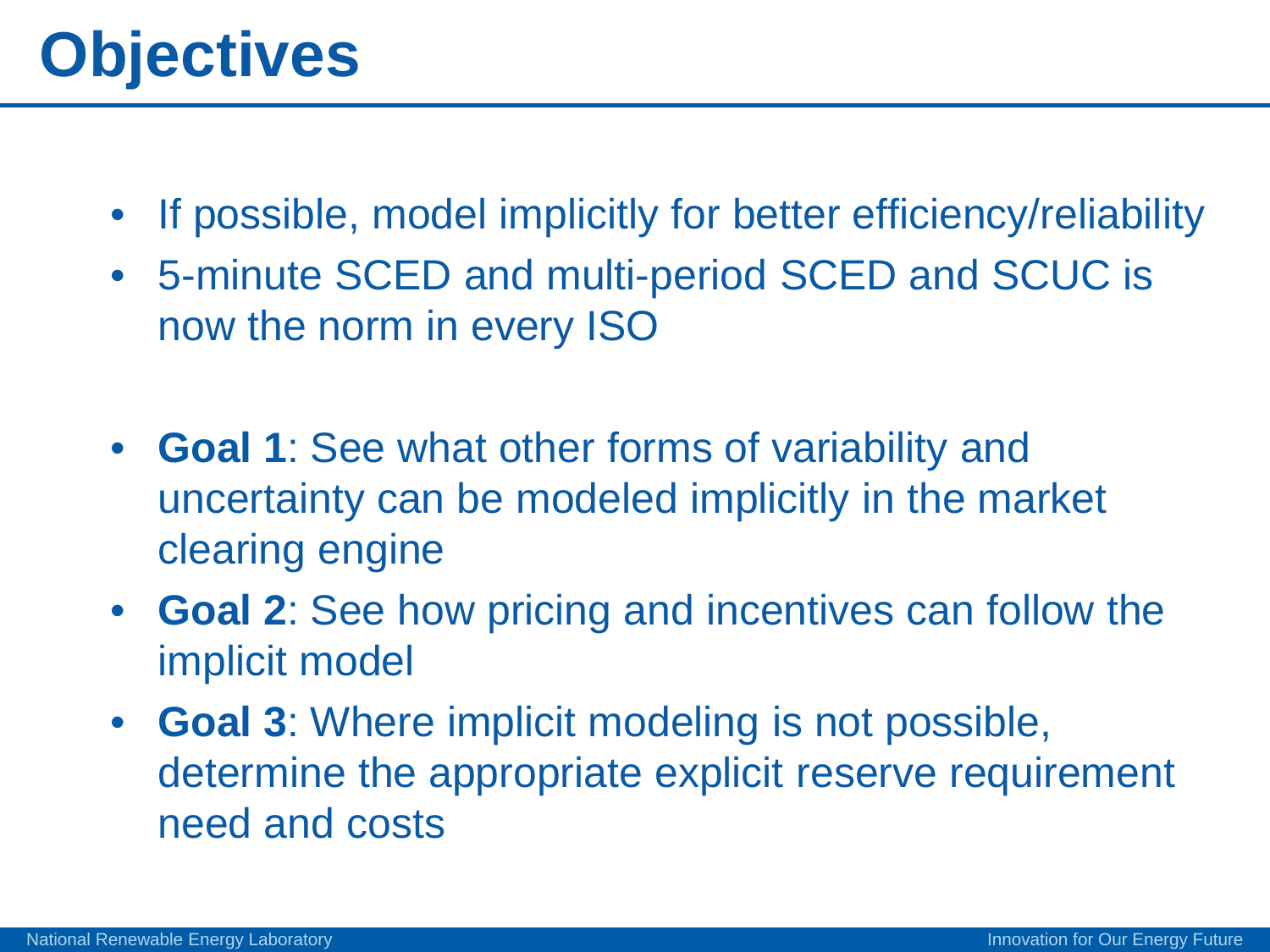## **Variability within the dispatch**

- Using FESTIV Model
- Perfect forecasts in all time frames, hourly day-ahead SCUC, 30-min real-time SCUC, 20% wind penetration, 6-second AGC, 24 hour simulation.

|                           | <b>Dispatch at 5-minute</b><br><b>intervals</b> | <b>Dispatch at 1-minute</b><br><b>intervals</b> |
|---------------------------|-------------------------------------------------|-------------------------------------------------|
| <b>Regulation Reserve</b> | Regulation reserve at<br>1% load                | No regulation reserve                           |
| Abs ACE (MWH)             | 94                                              | 59                                              |
| $Cost($ \$)               | \$909,852                                       | \$909,878                                       |
| Revenue (\$)              | \$1.636M                                        | \$1.396M                                        |

• Improved reliability, same costs, but significantly less payments. Missing money?

FESTIV Model:

Ela, O'Malley, "Studying the variability and uncertainty of variable generation at multiple timescales," IEEEE Trans. Power Syst., 2012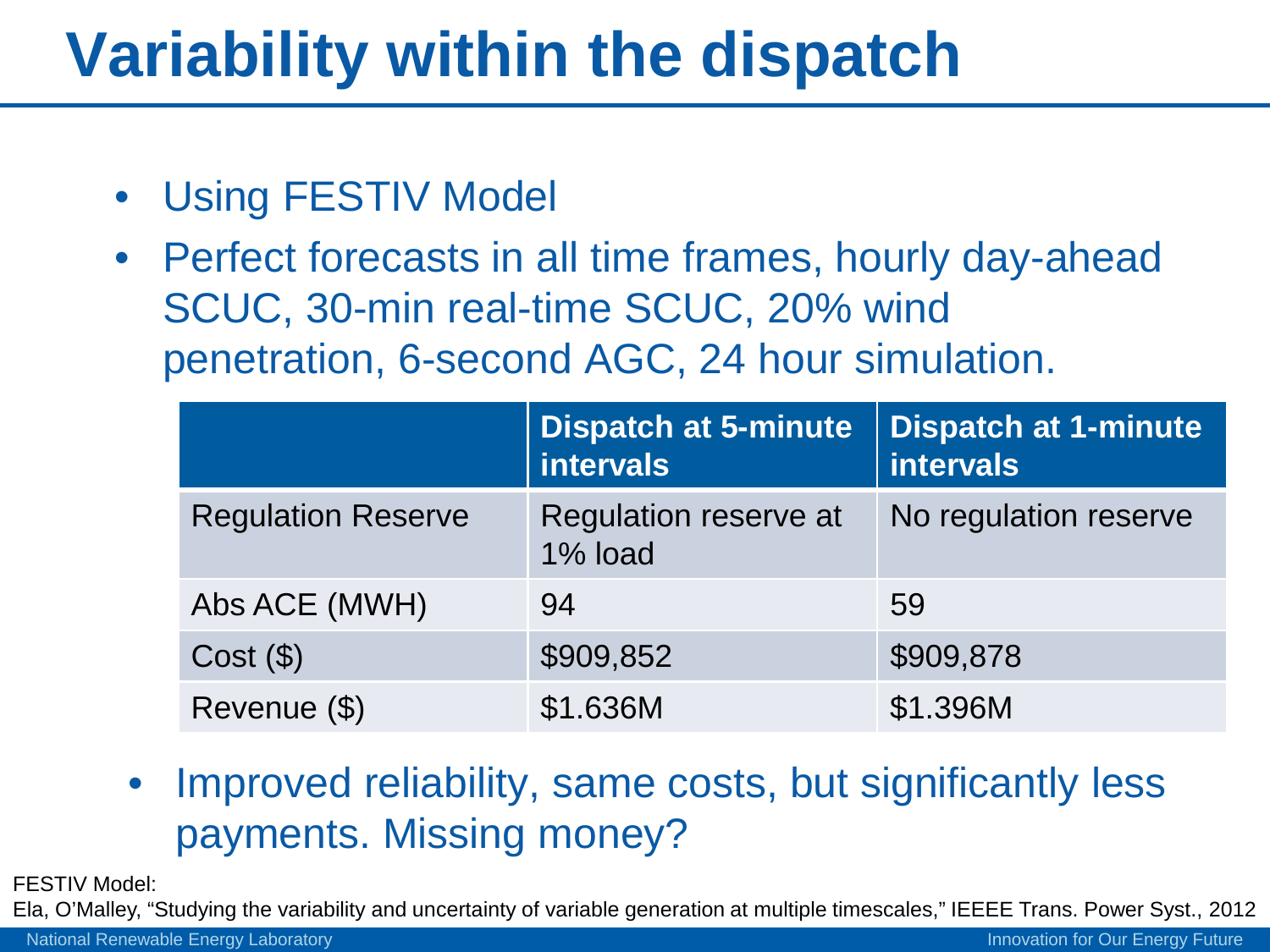#### **Anticipated Variability and Multi-period Look-ahead**



|                  | <b>Cost</b><br>(S/MWh) | <b>Capacity</b><br>(MW) | <b>Ramp Rate</b><br>(MW/Minute) | <b>Start-up time</b> |
|------------------|------------------------|-------------------------|---------------------------------|----------------------|
| <b>Alta</b>      | 14                     | 110                     | 0.5                             | 3 hours              |
| <b>Park City</b> | 15                     | 100                     | 0.5                             | 3 hours              |
| <b>Solitude</b>  | 30                     | 520                     | 0.5                             | 3 hours              |
| <b>Sundance</b>  | 60                     | 200                     | 10                              | 10 minutes           |
| <b>Brighton</b>  | 10                     | 600                     | 0.5                             | 6 hours              |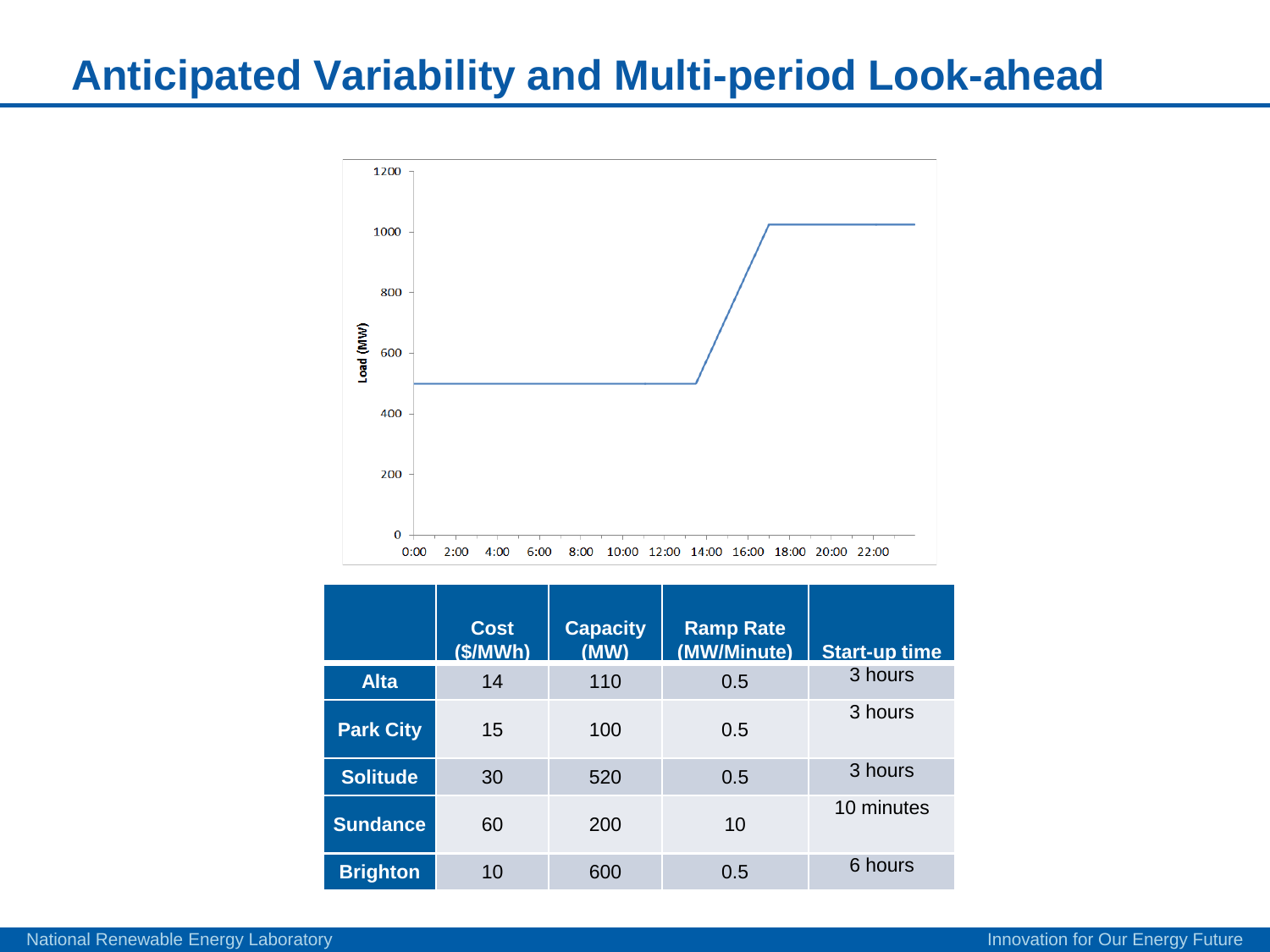#### **Anticipated Variability and Multi-period Look-ahead**

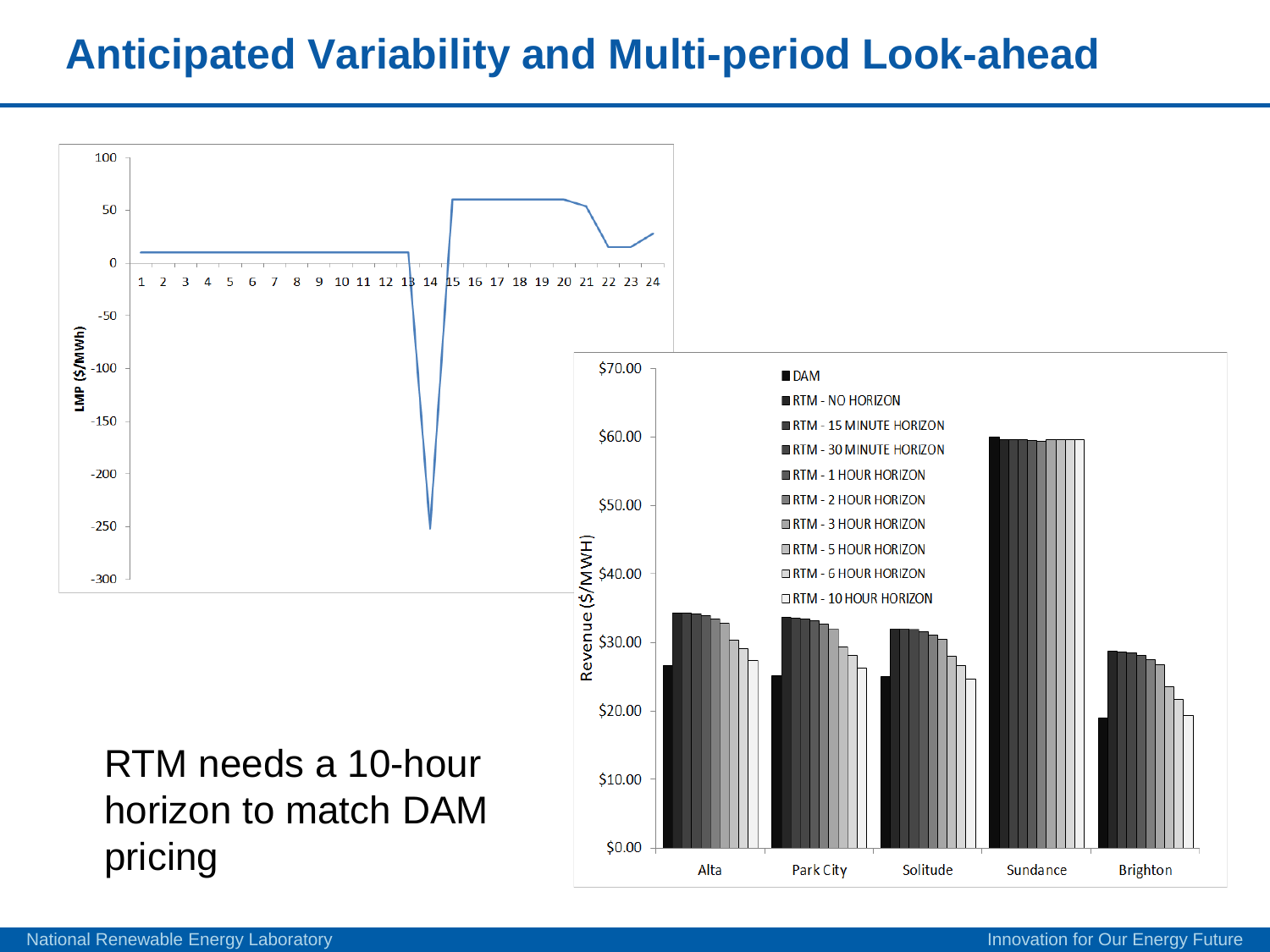#### **Uncertainty and probability-weighted LMP**

#### Using FESTIV model, 2-stage STSCUC

|        |                                           | Unit-hours with negative<br>profit    | Total \$ of negative<br>profit               |                                    |
|--------|-------------------------------------------|---------------------------------------|----------------------------------------------|------------------------------------|
|        | <b>LMP</b> based<br>on single<br>scenario | Probability<br>weighted<br><b>LMP</b> | <b>LMP</b><br>based on<br>single<br>scenario | Probability<br>weighted<br>LMP/RCP |
| August | 77                                        | 43                                    | $-59,252$                                    | $-54,180$                          |
| April  | 73                                        | 42                                    | $-56,357$                                    | $-54,724$                          |

Ela, O'Malley, "A probability-weighted lmp and rcp for day-ahead energy markets using stochastic security-constrained unit commitment," PMAPS 2012.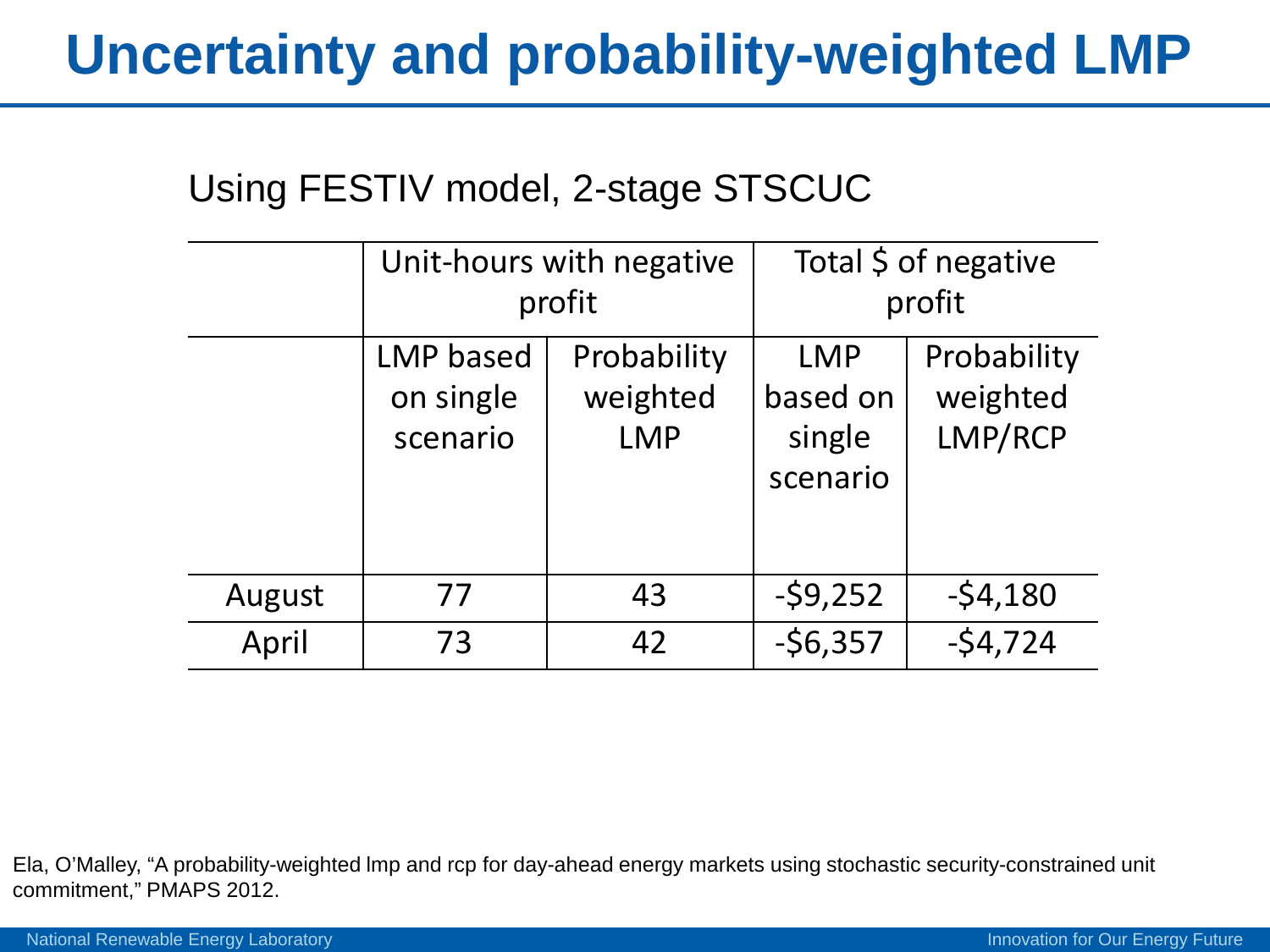#### **Reserve Requirement Method Comparisons**